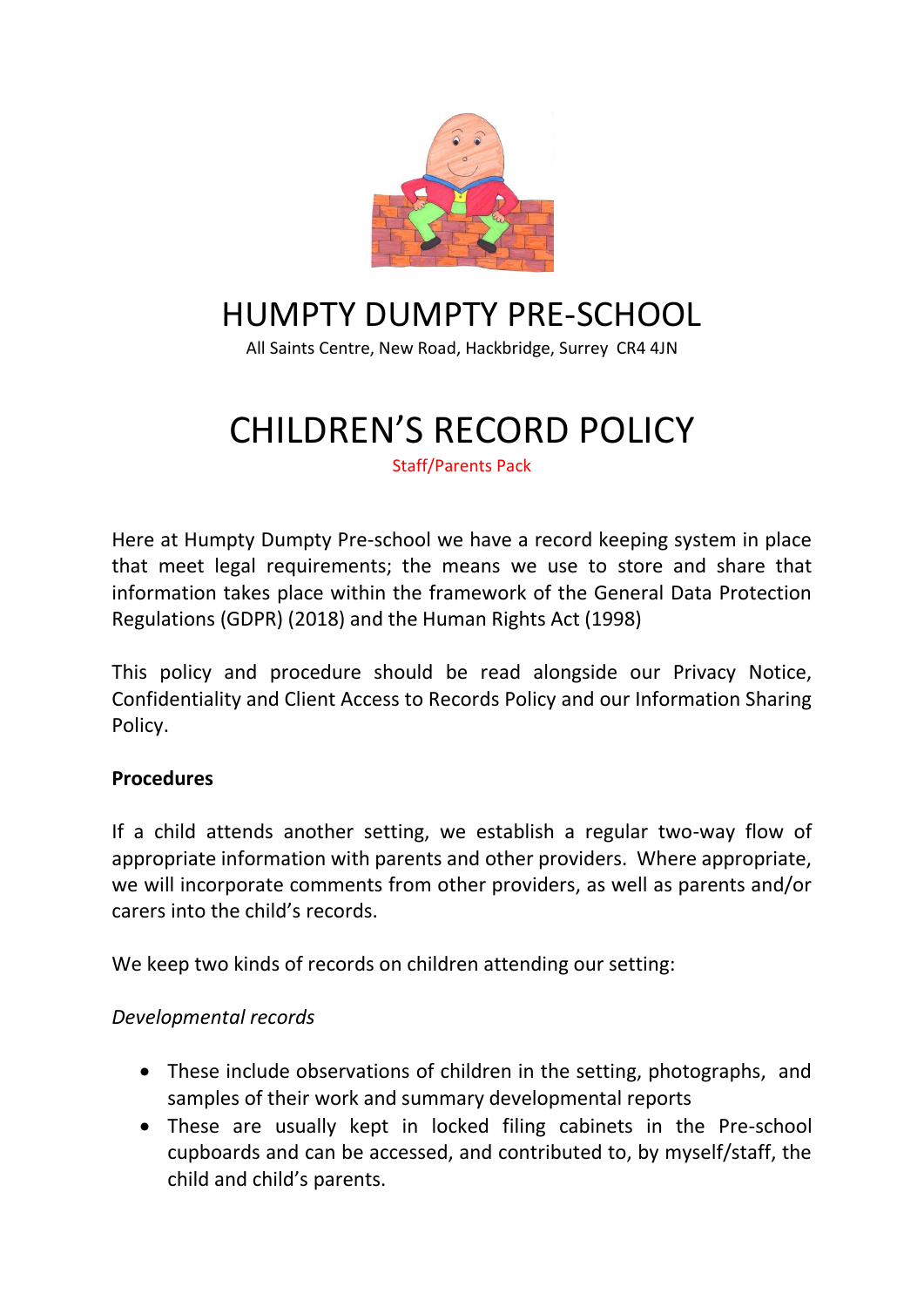Children's record Policy cont…..

## *Personal records*

- Personal details including the child's registration form and any consent forms
- Contractual matters including a copy of the signed parent contract, the child's days and times of attendance, a record of the child's fees, any fee reminders or records of disputes about fees
- Child's development, health and well-being including a summary only of the child's EYFS profile report, a record of discussions about every day matters about the child's development health and well-being with the parent.
- Early support including any additional focussed intervention provided by our setting (e.g support for behaviour, language or development that needs a SEN action plan.) and records of any meetings held.
- Welfare and child protection concerns including records of all welfare and protection concerns, and our resulting action, meetings and telephone conversations about the child, an Education, Health and Care Plan and any information regarding a Looked After Child.
- Correspondence and Reports including a copy of the child's 2 Year Old Progress Check, all letters, emails to and from other agencies and any confidential reports from other agencies.
- These confidential records are stored in a lockable filing cabinet, which is always locked when not in use and which is kept in a secure Cupboard.
- We read any correspondence in relation to a child, note any actions and file immediately.
- We ensure that access to children's files is restricted to those authorised to see them and make entries in them, this being ( the manager, deputy manager, or designated person for child protection, the child's key person, or other staff as authorised by myself and other staff as authorised by me)
- We may be required to hand children's personal files to Ofsted as part of an inspection or investigation process; or to local authority staff conducting a S11 audit , as long as authorisation is seen. We ensure that children's personal files are not handed over to anyone else to look at.